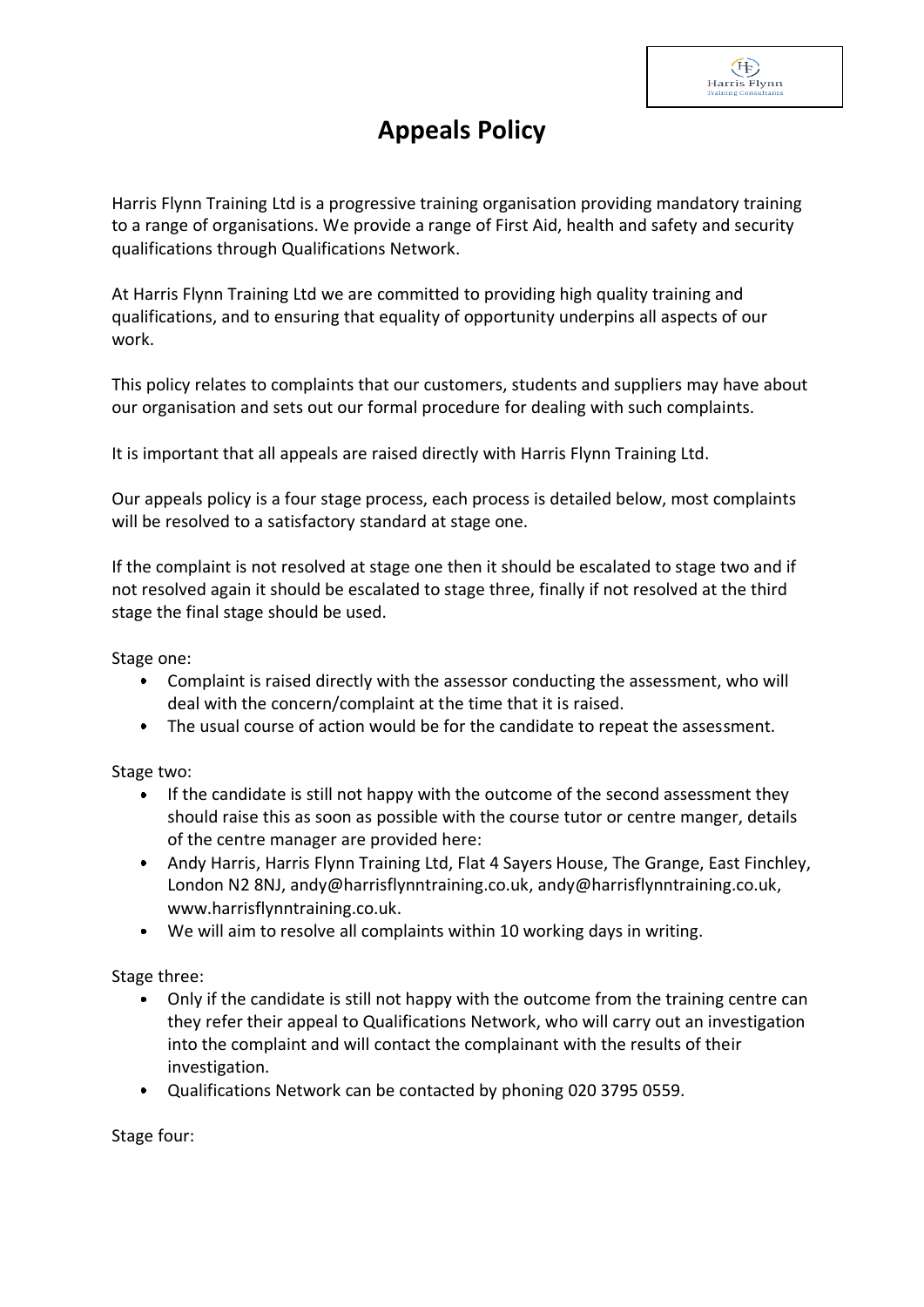Stage four is the final stage of the appeal, if your appeal has not been resolved, you can take your appeal to Ofqual, CCEA regulation or QiW using their appeals procedure, however, you must have exhausted all options above.

You can make us aware of your complaint by letter, phone or email.

## **Office of Qualifications and Examinations Regulation**

Earlsdon Park, 53-55 Butts Road, Coventry CV1 3BH

**Telephone:** 0300 303 3346 (Lines are open Monday to Friday, 9.00am to 5.00pm)

**Textphone:** 0300 303 3345

**Fax:** 0300 303 3348

**Email:** [info@ofqual.gov.uk](mailto:info@ofqual.gov.uk)

## **Qualifications Wales**

Q2 Building Pencarn Lane Imperial Park Coedkernew Newport NP10 8AR

Email: [contact@qualificationswales.org](mailto:contact@qualificationswales.org)

**Policy:** http://qualificationswales.org/media/1444/281015-reg-complaints-awardingbodies.pdf

## **CCEA Regulation**

Marisa Getgood *(Complaints Co-ordinator)* **CCEA** 29 Clarendon Road Clarendon Dock Belfast BT1 3BG **Email:** [mgetgood@ccea.org.uk](mailto:mgetgood@ccea.org.uk?subject=Complaint%20Notification) **Telephone:** +44 (0)2890 261407 **Fax:** +44 (0)2890 261234 **Text Phone:** (0)2890 242063

You need to provide regulators with the following information:

- What the complaint is about
- Your full name and candidate number (if you have one)